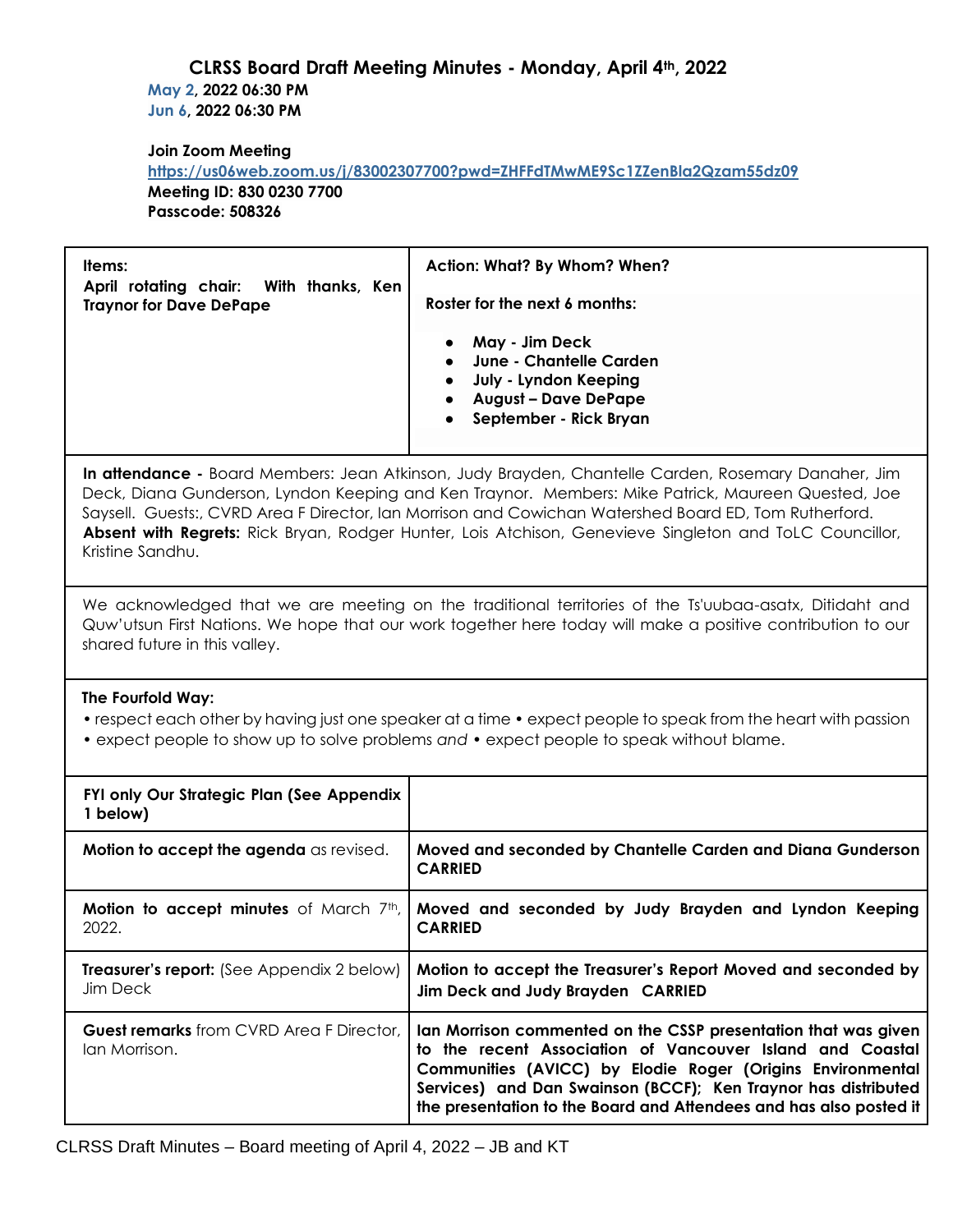|                                                                                                                                                                        | to the CLRSS website.                                                                                                                                                                                                                                                                                                                                                                        |  |
|------------------------------------------------------------------------------------------------------------------------------------------------------------------------|----------------------------------------------------------------------------------------------------------------------------------------------------------------------------------------------------------------------------------------------------------------------------------------------------------------------------------------------------------------------------------------------|--|
|                                                                                                                                                                        | Further, Ian had met with Josie Osborne (the new BC Minister of<br>Water) at the conference and felt that his time with her was fruitful;<br>acknowledging that the Cowichan watershed planning and<br>organization is well esteemed by other communities and levels of<br>government.                                                                                                       |  |
|                                                                                                                                                                        | He also commented on the recent CVRD budget and reported that<br>unfortunately because of the reduction of the requisition from forest<br>lands from 44% to 35% (since 2018), there will in fact be a residential<br>tax increase for Area F again this year; He expressed concern that<br>the BC Government's deliberations re: forest taxation needs to be<br>concluded asap.              |  |
| Guest<br><b>Remarks</b><br>Cowichan<br>from<br>Watershed Board Executive Director,<br>Tom Rutherford.                                                                  | Tom Rutherford reported that the water license required to continue<br>the plans for construction of the new weir in Lake Cowichan will<br>proceed sooner than later; Stakeholders have learned that the<br>process can go no further at this point if a name is not associated<br>with the application and also that the named applicant can<br>withdraw from that application at any time. |  |
|                                                                                                                                                                        | The very important report on critical flows in the Koksilah watershed<br>will be received at the May meeting.                                                                                                                                                                                                                                                                                |  |
|                                                                                                                                                                        | Cowichan Tribes is hiring a watershed consultant to lead the project<br>to develop the Watershed Sustainability Plan for the Koksilah.                                                                                                                                                                                                                                                       |  |
|                                                                                                                                                                        | Tom expressed his respect and appreciation for the work of past<br>Chief Seymour, and added that his meeting with new chief and new<br>CWB Co-chair, Lydia Hwitsum, was extremely positive.                                                                                                                                                                                                  |  |
|                                                                                                                                                                        | Tom reported he is 'stepping back' as Executive Director of the CWB<br>this year and a process is underway to find his successor. He will<br>continue to work on certain projects and provide limitless help with<br>smooth transition for the new appointee.                                                                                                                                |  |
| President's Report: Ken Traynor                                                                                                                                        | The final meeting of the TAC Shoreline assessment committee is<br>April 14th and the final report is expected in June 2022 followed by<br>a public presentation of the Final Shoreline assessment and the tools<br>available to shoreline owners to assess the impacts on their<br>properties.                                                                                               |  |
| <b>Business Arising from the Minutes:</b>                                                                                                                              |                                                                                                                                                                                                                                                                                                                                                                                              |  |
| 1.) Re - Submission to: Water Protection<br>and Sustainability Branch, Ministry of the<br><b>Environment and Climate Change</b><br>Strategy Regarding (See Appendix 3) | 1.) See Appendix 3 below                                                                                                                                                                                                                                                                                                                                                                     |  |
| 2.) Possible education session request to<br>FLNR re Riparian area regulation and<br>development requests.<br>Motion from<br>March 2022, that Chris Morley and Joe     | 2.) Joe Saysell had nothing further to report to the group about his<br>request for an educational session here in the ToLC as referred to at<br>the previous Board meeting, other than to say that he had left 6<br>unanswered phone messages for Andrew Appleton at FLNROD. He                                                                                                             |  |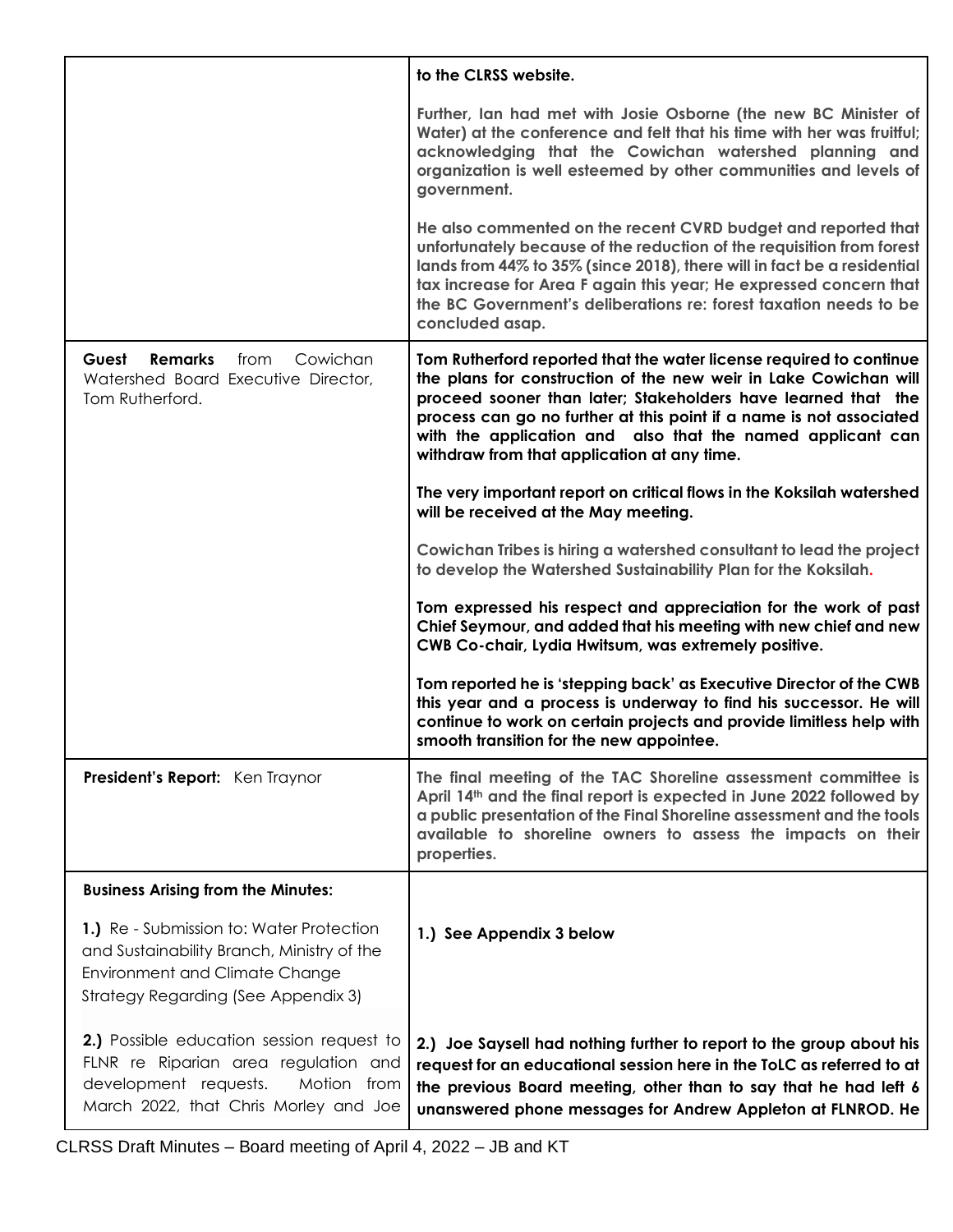| Saysell approach Andrew Appleton of<br>FLNR on behalf of the Friends of the<br>Cowichan and CLRSS, requesting an<br>education session regarding riparian area<br>regulation and development requests for<br>people/groups in the valley. | will advise us asap should there be any further information<br>forthcoming.                                                                                                                                                                                                                                                                                                                                                                                                                               |
|------------------------------------------------------------------------------------------------------------------------------------------------------------------------------------------------------------------------------------------|-----------------------------------------------------------------------------------------------------------------------------------------------------------------------------------------------------------------------------------------------------------------------------------------------------------------------------------------------------------------------------------------------------------------------------------------------------------------------------------------------------------|
| 3.) CLRSS Annual Signature Event, Dave<br>DePape                                                                                                                                                                                         | Dave DePape reported on the upcoming April 14th sub-<br>3.<br>committee meeting as well as the in-person general meeting about<br>the CLRSS Annual Signature Event decision; Sunday, April 24, 2022 -<br>1:00 - 4:00 p.m. Lake Cowichan Curling Lounge. He expressed<br>appreciation for the work of the sub-committee to date.                                                                                                                                                                           |
| Leads conversation and updates ONLY as<br>needed:                                                                                                                                                                                        |                                                                                                                                                                                                                                                                                                                                                                                                                                                                                                           |
| a.) Gerald Thom Memorial Native Plant<br>Garden                                                                                                                                                                                          | a.) Rosemary Danaher reported that there will be a work party<br>at the GTMNPG on Thursday April 21st at 10.30 am as our first<br>possibility to do Gerald's spring garden clean-up. If the                                                                                                                                                                                                                                                                                                               |
| b.) Social and Retail Sales NIL                                                                                                                                                                                                          | weather is against us, then we offer Monday April 25th, again<br>at 10.30 am, again weather dependent. Chantelle Carden will<br>circulate a special "all members email" with this as one of five<br>important announcements for members.                                                                                                                                                                                                                                                                  |
| c.) Membership                                                                                                                                                                                                                           | c.) Maureen Quested reported that several CLRSS memberships<br>have been renewed but these must be done so asap. Please                                                                                                                                                                                                                                                                                                                                                                                   |
| d.) Fundraising <b>NIL</b>                                                                                                                                                                                                               | do so using the CLRSS website.                                                                                                                                                                                                                                                                                                                                                                                                                                                                            |
| e.) Decibel Coalition                                                                                                                                                                                                                    | e.) Diana Gunderson shared the latest Decibel Coalition<br>newsletter earlier and she has asked that members sign in and<br>respond to the Government of Canadas' citizen survey about<br>solutions to noisy boats on Canada's waterways. She and the<br>coalition are recommending that Option 5 be endorsed by CLRSS<br>and that individual members also submit responses, comments<br>and contributions to the online discussion. This will be included<br>in the above-mentioned "all members email". |
| f.) Youth Engagement                                                                                                                                                                                                                     | f.) Chantelle Carden suggested that she would have final 2022/23<br>school year report for the June 2022 CLRSS Board meeting.                                                                                                                                                                                                                                                                                                                                                                             |
| g.) Water Monitoring                                                                                                                                                                                                                     | g.) Bee Greenway reported that the regular water monitoring<br>would begin in late April and that there would be three<br>boats involved in the work.                                                                                                                                                                                                                                                                                                                                                     |
| h.) Newsletter                                                                                                                                                                                                                           | h.) Chantelle Carden asked for contributions to the monthly<br>newsletter but much of the emergent and upcoming notices will                                                                                                                                                                                                                                                                                                                                                                              |
| Paddlesport report NIL<br>$\vert . \vert$                                                                                                                                                                                                | be included in the upcoming "all member email".                                                                                                                                                                                                                                                                                                                                                                                                                                                           |
| Fry salvage - Dave DePape NIL                                                                                                                                                                                                            |                                                                                                                                                                                                                                                                                                                                                                                                                                                                                                           |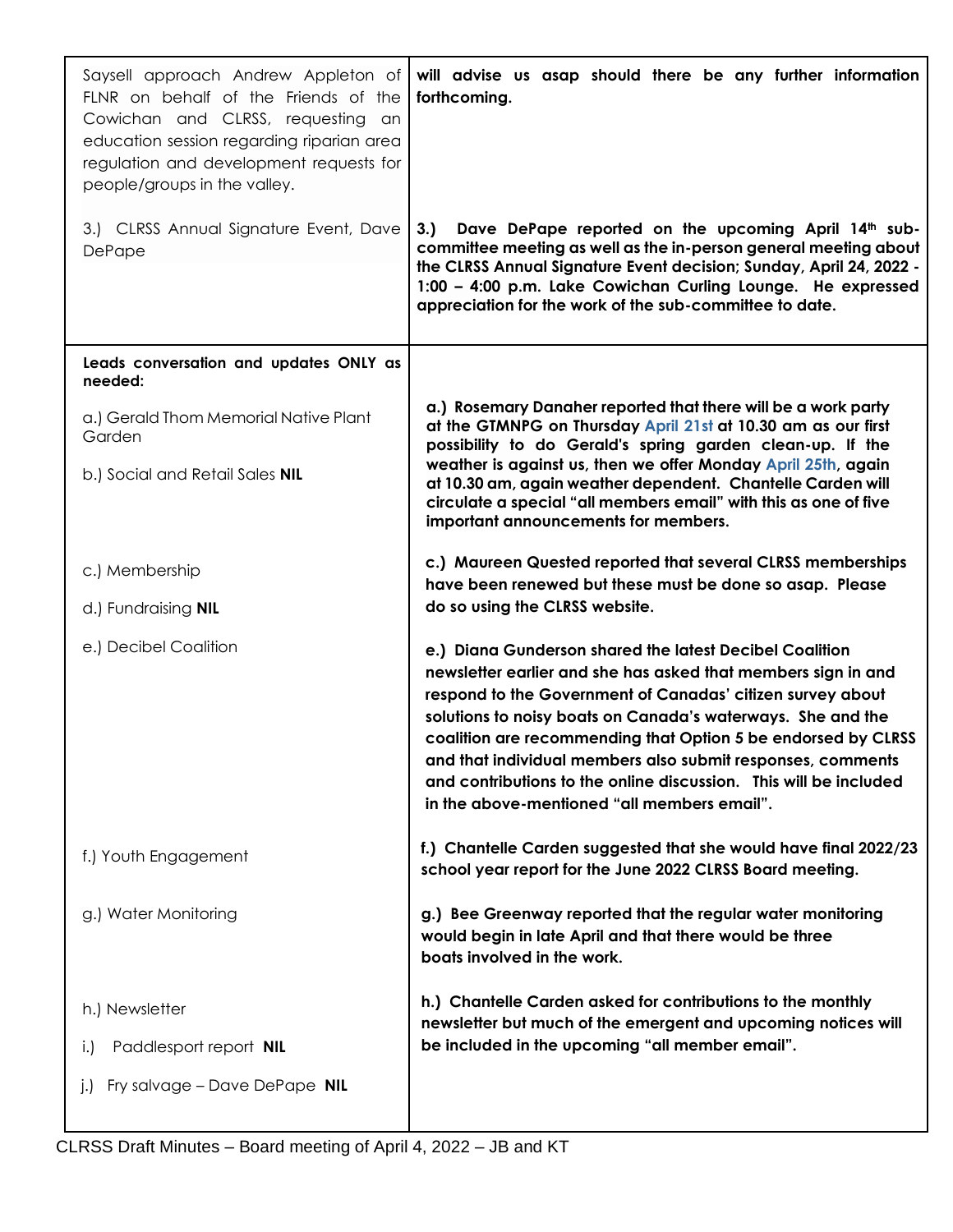| Gerald Thom Environmental Studies<br>k.)<br><b>Bursary NIL</b>                             |                                                                                                                                                                                                                                                                    |
|--------------------------------------------------------------------------------------------|--------------------------------------------------------------------------------------------------------------------------------------------------------------------------------------------------------------------------------------------------------------------|
| I.) Cowichan Climate Hub NIL                                                               |                                                                                                                                                                                                                                                                    |
| <b>CSSP</b><br>m.)                                                                         | m.) Ken Traynor will circulate the recent report to the AVICC<br>conference. Genevieve Singleton had indicated that she had<br>nothing to report this month.                                                                                                       |
| Lamprey<br>n.)                                                                             | n.) Genevieve Singleton had remarked earlier that there was no<br>funding being made available for the "lamprey awareness"<br>initiatives of the past year.                                                                                                        |
| Mitigating Ultraviolet Filter (UVF)<br>O.<br>contamination<br>in the Cowichan<br>watershed | o.) Mike Patrick reported that this sampling work would begin on<br>June 18 <sup>th</sup> and he will be seeking volunteers to help with this work.                                                                                                                |
| <b>New Business:</b>                                                                       |                                                                                                                                                                                                                                                                    |
| 1.) CLRSS Annual General Meeting -                                                         | 1.) Announcement: June 26, 2022 - 9:00 - 1:00 Lake Cowichan<br><b>Curling Lounge</b>                                                                                                                                                                               |
| 2.) 2022 - 23 CLRSS Board nominees                                                         | 2.) As of April 10, 2022, three current board members will not be<br>returning after June 2022: President, Ken Traynor, Secretary, Judy<br>Brayden and Treasurer, Lyndon Keeping.                                                                                  |
| 3.) Request from BCCF - water monitoring<br>for 6PPD-quinone<br>(see Appendix 4 below)     | 3.) Mike Patrick made mention of this earlier in the meeting and<br>will report more at future meetings.                                                                                                                                                           |
| 4.) Update on the sweeper across the river<br>that was reported to the board last week.    | 4.) Joe Saysell reported that the sweeper that has fallen across<br>the River near the Patrick's home on Greendale Road, will make<br>very good fry habitat and he felt that in low water, it would not<br>interfere with tuber traffic.                           |
| 5.) Broom Busting                                                                          | 5.) Bee Greenway announced that local trailblazer groups will be<br>participating in a "Broom Busting" day on Bald Mountain in Lake<br>Cowichan, Saturday, May 7 <sup>th</sup> , at 9:30 onward; this is in participation<br>with a new CVRD program, "Fire Stop". |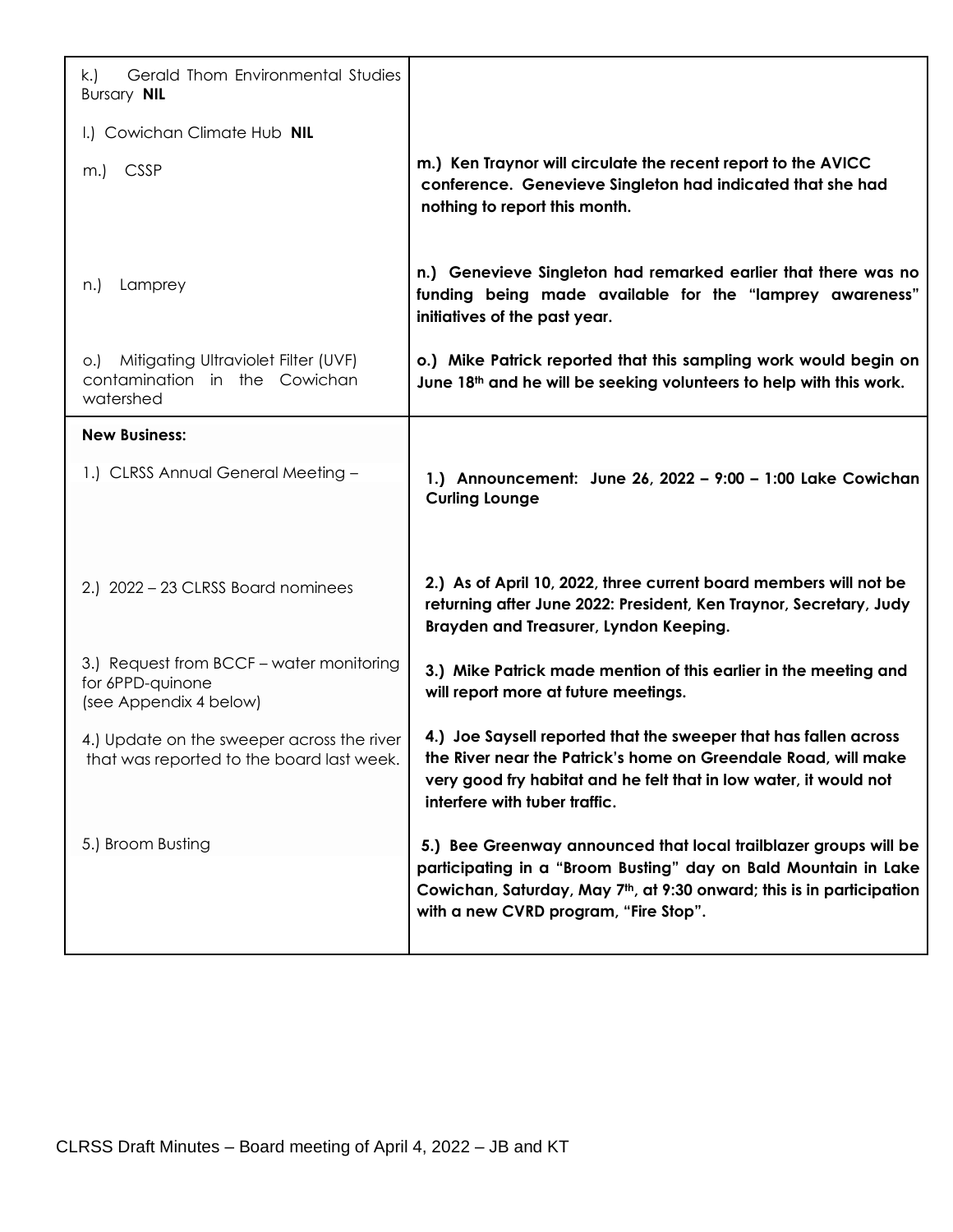| <b>Stewardship Community Reports:</b>                                                                                |                                                                                                                                                                                                                                                                                                                                                                                                                                                                                                                                                                                                                                                                                                                                                                                                                                                                                                                                                                                                                                                                                                                                                                                                                                                                                                                                                                                                                                                                                                                                                                                                                                                                                                                                        |
|----------------------------------------------------------------------------------------------------------------------|----------------------------------------------------------------------------------------------------------------------------------------------------------------------------------------------------------------------------------------------------------------------------------------------------------------------------------------------------------------------------------------------------------------------------------------------------------------------------------------------------------------------------------------------------------------------------------------------------------------------------------------------------------------------------------------------------------------------------------------------------------------------------------------------------------------------------------------------------------------------------------------------------------------------------------------------------------------------------------------------------------------------------------------------------------------------------------------------------------------------------------------------------------------------------------------------------------------------------------------------------------------------------------------------------------------------------------------------------------------------------------------------------------------------------------------------------------------------------------------------------------------------------------------------------------------------------------------------------------------------------------------------------------------------------------------------------------------------------------------|
| 1.) Cowichan Stewardship Roundtable                                                                                  | 1.) Jim Deck reported that an announcement was made at the<br>recent CSRT meeting by Mosaic Forest Management; they<br>introduced the BigCoast Forest Climate Initiative, which will defer<br>harvesting on nearly 40,000 hectares (100,000 acres) of private land<br>throughout Coastal British Columbia - an area over 3 times the size<br>of Vancouver - for 25 years. They said by removing old forest from<br>the company's baseline harvest plan, Mosaic will increase carbon<br>storage and avoid future greenhouse gas emissions (GHG) from<br>logging operations. This reduction in GHG emissions will be<br>packaged into high-quality nature-based carbon credits to be<br>available for sale to reputable organizations to help them achieve<br>their net-zero commitments. The sale of BigCoast Forest carbon<br>credits will generate revenue for Mosaic, with a portion of the<br>proceeds flowing each year to the Pacific Salmon Foundation and<br>the Indigenous Protected and Conserved Areas (IPCA) Innovation<br>Program to support scientific and First Nations cultural research on<br>and around the project lands. BigCoast Forest also provides the<br>opportunity for other managers on the BC coast to add their forests<br>to this initiative, further increasing its potential to reduce emissions<br>and generate ecological and economic value. Carbon credits<br>generated by BigCoast Forest will be certified under the Verified<br>Carbon Standard (VCS), the world's most widely-used and rigorous<br>voluntary carbon program. (from Mosaic website); Members, while<br>optimistic that this could include the timber on Holmes Mountain,<br>will expect further reports as the process unfolds. |
|                                                                                                                      |                                                                                                                                                                                                                                                                                                                                                                                                                                                                                                                                                                                                                                                                                                                                                                                                                                                                                                                                                                                                                                                                                                                                                                                                                                                                                                                                                                                                                                                                                                                                                                                                                                                                                                                                        |
| Motion to Adjourn                                                                                                    | <b>Moved by Dian Gunderson</b>                                                                                                                                                                                                                                                                                                                                                                                                                                                                                                                                                                                                                                                                                                                                                                                                                                                                                                                                                                                                                                                                                                                                                                                                                                                                                                                                                                                                                                                                                                                                                                                                                                                                                                         |
|                                                                                                                      |                                                                                                                                                                                                                                                                                                                                                                                                                                                                                                                                                                                                                                                                                                                                                                                                                                                                                                                                                                                                                                                                                                                                                                                                                                                                                                                                                                                                                                                                                                                                                                                                                                                                                                                                        |
| <b>Important Upcoming Dates:</b><br>Thursday, April 21st at 10.30 am or                                              |                                                                                                                                                                                                                                                                                                                                                                                                                                                                                                                                                                                                                                                                                                                                                                                                                                                                                                                                                                                                                                                                                                                                                                                                                                                                                                                                                                                                                                                                                                                                                                                                                                                                                                                                        |
| Monday April 25th, at 10.30 am -<br>GTMNPG spring clean-up (weather                                                  |                                                                                                                                                                                                                                                                                                                                                                                                                                                                                                                                                                                                                                                                                                                                                                                                                                                                                                                                                                                                                                                                                                                                                                                                                                                                                                                                                                                                                                                                                                                                                                                                                                                                                                                                        |
| dependent)<br>Sunday, April 24, 2022 -1:00 - 4:00                                                                    |                                                                                                                                                                                                                                                                                                                                                                                                                                                                                                                                                                                                                                                                                                                                                                                                                                                                                                                                                                                                                                                                                                                                                                                                                                                                                                                                                                                                                                                                                                                                                                                                                                                                                                                                        |
| p.m. Lake Cowichan Curling<br>Lounge - Annual Signature Event                                                        |                                                                                                                                                                                                                                                                                                                                                                                                                                                                                                                                                                                                                                                                                                                                                                                                                                                                                                                                                                                                                                                                                                                                                                                                                                                                                                                                                                                                                                                                                                                                                                                                                                                                                                                                        |
| (ASE)                                                                                                                |                                                                                                                                                                                                                                                                                                                                                                                                                                                                                                                                                                                                                                                                                                                                                                                                                                                                                                                                                                                                                                                                                                                                                                                                                                                                                                                                                                                                                                                                                                                                                                                                                                                                                                                                        |
| Reg. Meeting Monday, May 2,<br>2022 - 6:30 p.m.                                                                      |                                                                                                                                                                                                                                                                                                                                                                                                                                                                                                                                                                                                                                                                                                                                                                                                                                                                                                                                                                                                                                                                                                                                                                                                                                                                                                                                                                                                                                                                                                                                                                                                                                                                                                                                        |
| Reg. Meeting Monday, June 6,<br>2022 - 06:30 p.m.                                                                    |                                                                                                                                                                                                                                                                                                                                                                                                                                                                                                                                                                                                                                                                                                                                                                                                                                                                                                                                                                                                                                                                                                                                                                                                                                                                                                                                                                                                                                                                                                                                                                                                                                                                                                                                        |
| Saturday, May 7 <sup>th</sup> , 9:30 on Bald<br>Mountain in Lake Cowichan join<br>the local trailblazers in a "Broom |                                                                                                                                                                                                                                                                                                                                                                                                                                                                                                                                                                                                                                                                                                                                                                                                                                                                                                                                                                                                                                                                                                                                                                                                                                                                                                                                                                                                                                                                                                                                                                                                                                                                                                                                        |
| Bust" in conjunction with the CVRD<br>Fire Stop program.                                                             |                                                                                                                                                                                                                                                                                                                                                                                                                                                                                                                                                                                                                                                                                                                                                                                                                                                                                                                                                                                                                                                                                                                                                                                                                                                                                                                                                                                                                                                                                                                                                                                                                                                                                                                                        |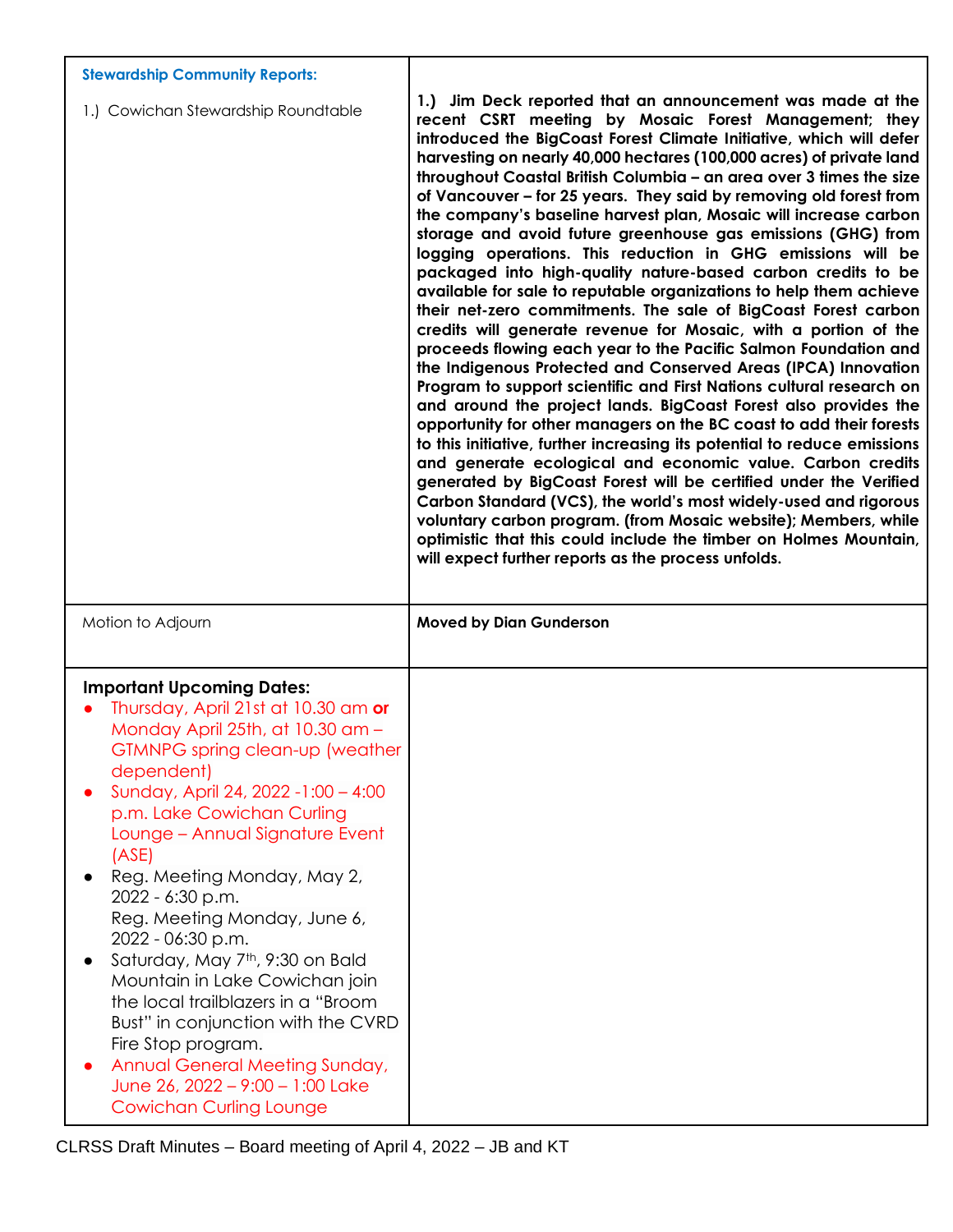| Reg. Meeting Monday, July 4, 2022<br>06:30 p.m.<br>Reg. Meeting Monday, August 8,<br>2022 06:30 p.m. |
|------------------------------------------------------------------------------------------------------|
| Reg. Meeting Monday, Sept. 12,<br>2022 06:30 p.m.                                                    |
| Sept. 25, 2022 All Day River's Day<br>Event                                                          |

# **Appendix 1: Strategic Planning Outcomes 2020**

| 1. Increase awareness of and support for building<br>the new weir                                                                                                                                                           | 2. Increase Youth Engagement                                                                                                                                    |
|-----------------------------------------------------------------------------------------------------------------------------------------------------------------------------------------------------------------------------|-----------------------------------------------------------------------------------------------------------------------------------------------------------------|
| Goals<br>Increase public support<br>Increase community understanding of<br>new weir benefits<br>Increase public awareness of how climate<br>$\bullet$<br>change is driving the need for a new weir                          | <b>Goals</b><br>Increase youth membership<br>Re-establish Lake Studies program<br>Collaborate with other valley<br>youth programs<br>Establish youth roundtable |
| 3. Protect Lake Shore Lands                                                                                                                                                                                                 |                                                                                                                                                                 |
| <b>Goals</b><br>Protect critical undeveloped<br>shoreline and tributary habitat<br>Promote protection for Shaw Creek<br>$\bullet$<br>watershed<br>Expand shoreline riparian habitat<br>restoration work to tributary creeks |                                                                                                                                                                 |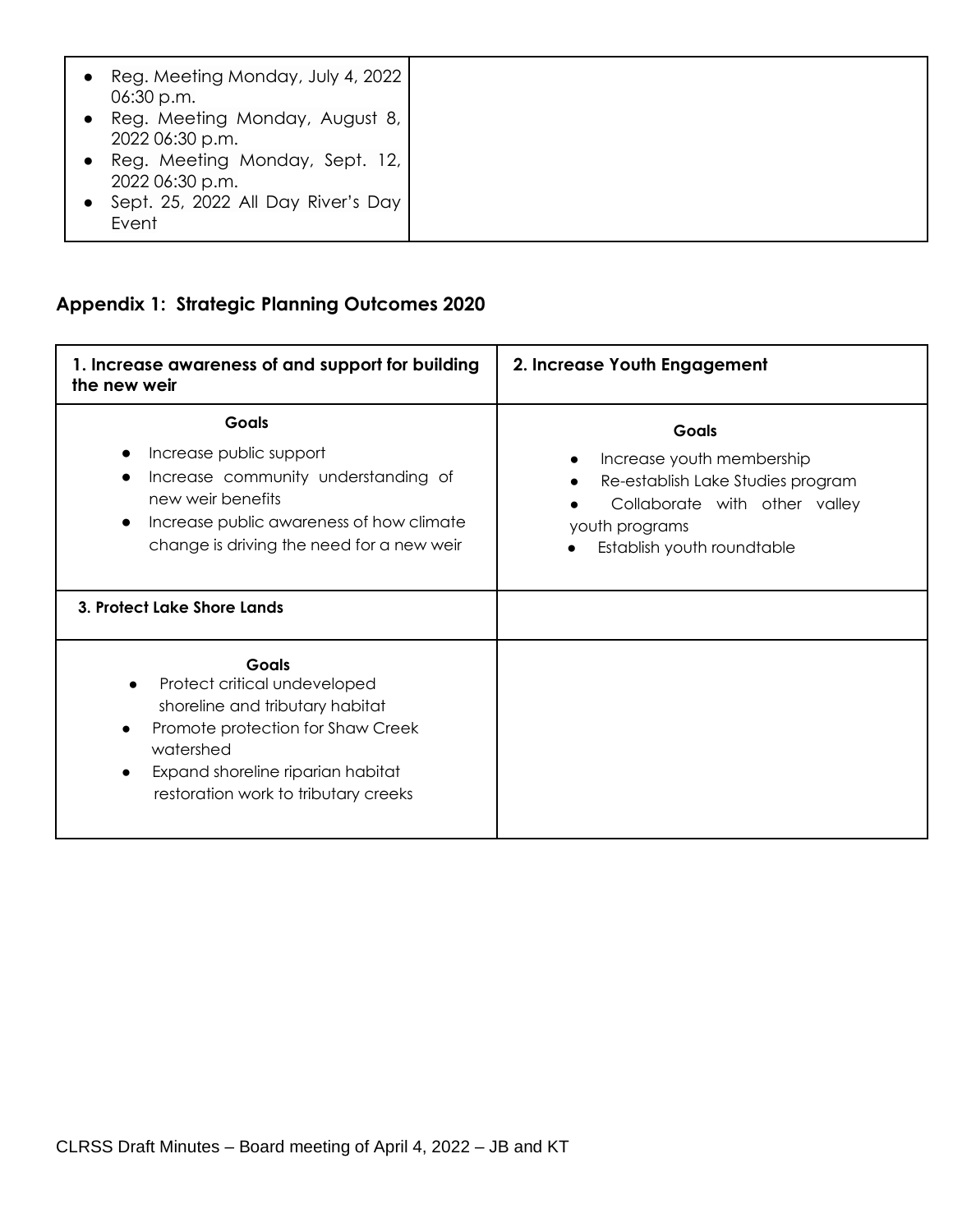|                                |                   |               |                     | <b>March 2022 Treasurer's Report</b>                         |                       |               |
|--------------------------------|-------------------|---------------|---------------------|--------------------------------------------------------------|-----------------------|---------------|
|                                |                   |               | <b>CASH in Bank</b> | <b>Cheques/Transfer</b><br>s                                 | <b>Available Cash</b> |               |
| <b>CLRSS General Account</b>   |                   |               | 11,552.14           |                                                              | 11,552.14             |               |
| to be deposited                |                   |               |                     |                                                              |                       |               |
| Salmon fry rescue funds        |                   |               |                     |                                                              | 1,934.21              |               |
|                                |                   |               |                     | <b>Total Cash Available for CLRSS General Activities</b>     | 9,617.93              |               |
| <b>Bursary Account Total</b>   |                   |               |                     |                                                              | 6,878.49              |               |
| Comments:                      |                   |               |                     |                                                              |                       |               |
|                                |                   |               |                     |                                                              |                       |               |
|                                |                   |               |                     | CLRSS 2021/2022 Financial Report Budget to Actual - 31/03/22 |                       |               |
|                                |                   |               |                     |                                                              |                       |               |
| <b>Revenue</b>                 |                   |               |                     | <b>Expenditures</b>                                          |                       |               |
| Category                       | <b>Budge</b><br>t | <b>Actual</b> |                     | Category                                                     | <b>Budget</b>         | <b>Actual</b> |
| <b>Total</b><br><b>Revenue</b> | 4500              | 5,105.9<br>5  |                     | <b>Total Expenditures</b>                                    | 4,500.0<br>0          | 3,786.15      |
| Memberships                    | 1400              | 1,360.0<br>0  |                     | Signs                                                        | 0                     | 257.00        |
| <b>Donations</b>               | 2000              | 1,041.7<br>5  |                     | Accounting                                                   | 100                   |               |
| <b>Sales</b>                   | 300               | 80.00         |                     | <b>BCLSS</b>                                                 | 50                    | 50.00         |
| Fundraising                    | 800               | 2,624.2<br>0  |                     | <b>Society Fees</b>                                          | 250                   |               |
| Interest                       | 0                 | 0             |                     | <b>Printing Costs</b>                                        | 400                   |               |
|                                |                   |               |                     | <b>Purchase for Sales</b>                                    | 100                   | 218.40        |
|                                |                   |               |                     | <b>Gifted Apparel</b>                                        | 100                   |               |
|                                |                   |               |                     |                                                              |                       |               |

Bank Charges | 100

Office Expenses | 200

Courses & Mtgs | 0

Transfers to Bursary Fund | 500

CSSP Activities | 0 | |

Fry Rescue | 300 | -

River CU | 0

Fundraising Expenses | 100 | -Misc. other 500

11.00

97.92

104.05

166.65

34.45

934.74

CLRSS Draft Minutes – Board meeting of April 4, 2022 – JB and KT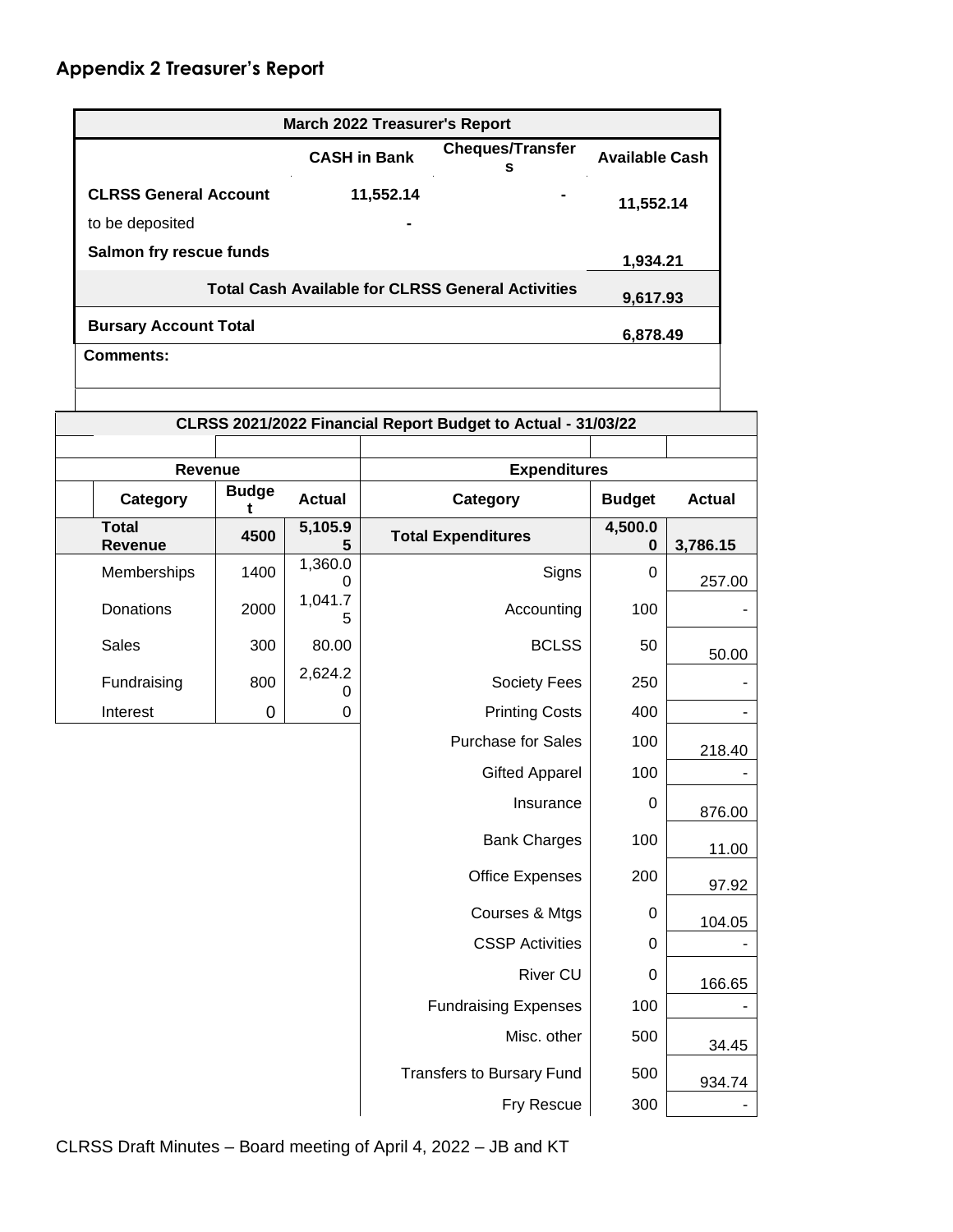|          | 500 | <b>Landowner Education</b>   |
|----------|-----|------------------------------|
|          | 400 | <b>GT Memorial Garden</b>    |
| 24.26    | 100 | <b>Website Update</b>        |
| 1,011.68 | 800 | <b>Watershed Art Project</b> |

# **Appendix 3: Re - Submission to: Water Protection and Sustainability Branch, Ministry of Environment and Climate Change Strategy Regarding:**



**P.O. Box 907 Lake Cowichan, BC V0R2G0 March 8th, 2022**

## **Re - Submission to: Water Protection and Sustainability Branch, Ministry of Environment and Climate Change Strategy Regarding: Request for Public Input: BC Water Security Strategy and Water Security Fund Who**

**We Are Cowichan Lake & River Stewards** have contributed 2,000+ volunteer hours every year

for the last 11 years protecting and preserving the Cowichan watershed through our core

activities:

- shoreline riparian area restoration and landowner education;
- rescuing stranded salmon fry;
- cleaning up the upper Cowichan river;
- monitoring water quality;
- working with students and providing public education;
- erecting signs on fish bearing streams;
- participating in the technical committees of the Cowichan Watershed Board;
- building support to raise the weir in Cowichan Lake.

#### **The Challenge**

For the past 150 years we have been transforming our shared watershed(s) here in the Cowichan Valley, as have others across BC. Gone are the magnificent primary forests of huge red cedars, towering Douglas firs, lichen-draped, maple giants, sheltering acres of soft moss, salal, salmonberries, Nootka rose and so much more in the forest understory. Largely gone too is significant summer rain and thick snow-packs in spring that

## CLRSS Draft Minutes – Board meeting of April 4, 2022 – JB and KT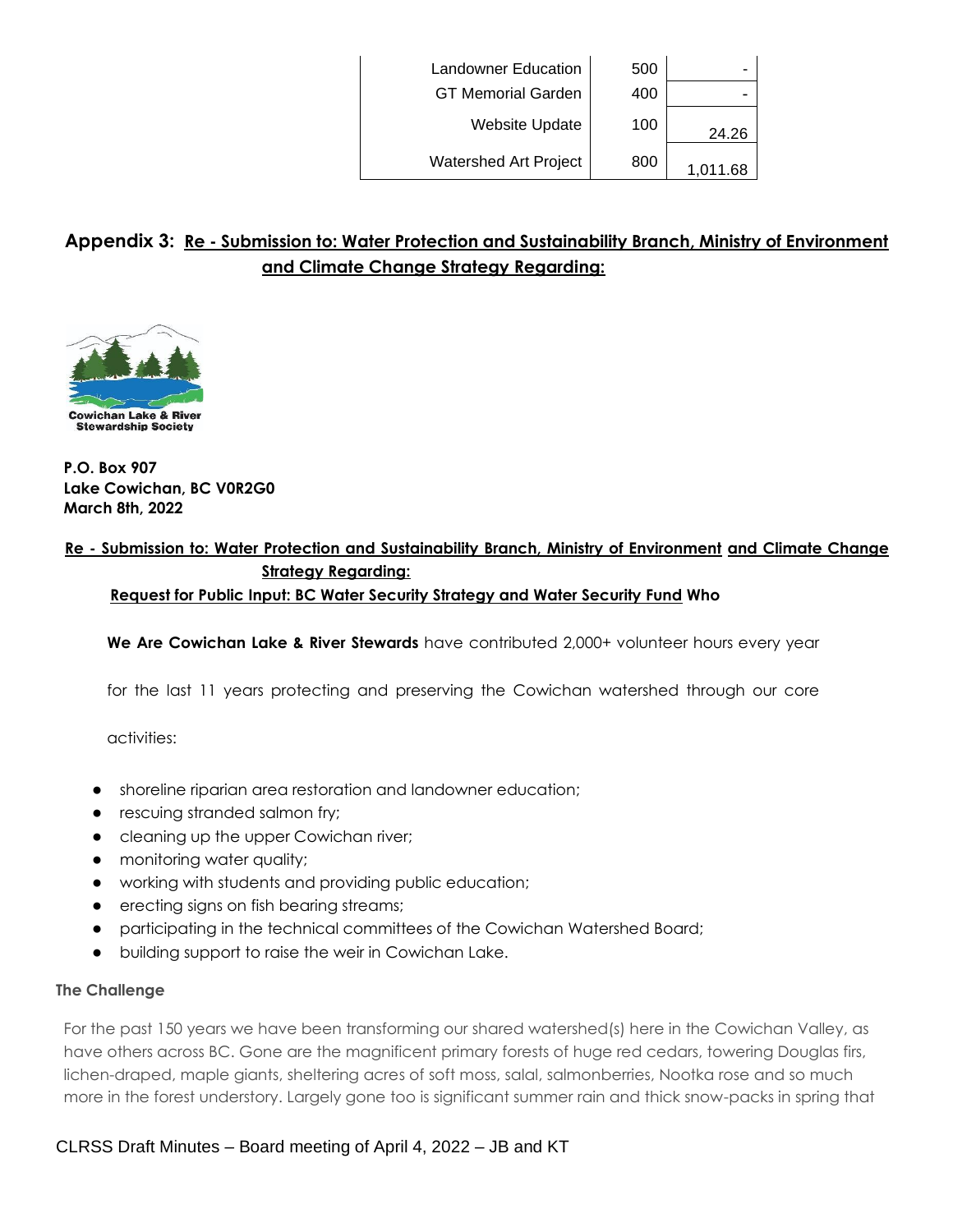historically nourished our creeks and lake in the summer months. The transformed landscape we now inhabit is also the victim of

a changing climate that is the product of our collective choices. It is crucially important that we all take shared responsibility for the reality we now occupy.

Here in the Cowichan Valley the **Cowichan Watershed Board (CWB) - a unique joint Cowichan Tribes and CVRD body** - has been key for addressing water problems in the valley. Their collaborative approach has already delivered excellent science, a consensus-based Water Use Plan, access to funding for design costs and a good chunk of the construction costs for a new weir, a project that benefits everyone in the watershed. With the rising uncertainty presented by climate change in the near term, the enhancement of our collective capacity through **implementation** of an effective BC Water Security Strategy and well-funded Water Security Fund would strengthen and revitalise the important work done in our watershed to build a great collaborative stewardship model. **The kind of water strategy and financial support proposed in this Discussion Paper is overdue but we applaud this government for moving this important agenda forward.**

In developing our submission to this public consultation we have drawn on the expertise and ideas of our partners at the Cowichan Watershed Board and the Polis Water Sustainability Project in addition to our own experience. We endorse their views and materials to help guide your finalisation and implementation of the Water Sustainability Strategy and the Water Security Fund.

## **Areas for Immediate Action by Government**

1. **Resource and implement a coherent and integrated provincial planning regime for land and water that is consistent with UNDRIP and DRIPA.** At a minimum this requires implementing Water Sustainability Act planning and sustainability tools, including groundwater licensing, protection of critical and environmental flows, and supporting communities to establish legally enforceable Water Objectives, area-based regulations, and Water Sustainability Plans. A coherent provincial land and water use planning regime is urgently needed – this must include deployment of new planning tools and mechanisms to deal with cumulative impacts.

2. **Fulfil drinking water source protection recommendations from the Auditor General (2019) and Hullcar Aquifer Review (2017) independent reports**. These reports offer a comprehensive blueprint on how government can better ensure safe drinking water across B.C. and build public confidence through oversight and accountability.

3. **Initiate the Watershed Security Fund immediately**. The Fund unlocks the local capacity to partner and drive implementation. This collaborative approach will be key to success and is a point of positive emphasis in the Discussion Paper, but without new resources is unlikely to be meaningfully achieved.

4. **Emphasise "build back better" in disaster response efforts.** The more cost-effective and robust climate security and resilience options are nature-based solutions.

5. **Provide State of the Watershed reporting** that draws on collaborative monitoring with communities and Indigenous nations to ensure that baseline information and trends can betracked, creating a system of evidence- and knowledge-informed decisionmaking that maximises the impact of both funds spent and actions by government and communities.

CLRSS Draft Minutes – Board meeting of April 4, 2022 – JB and KT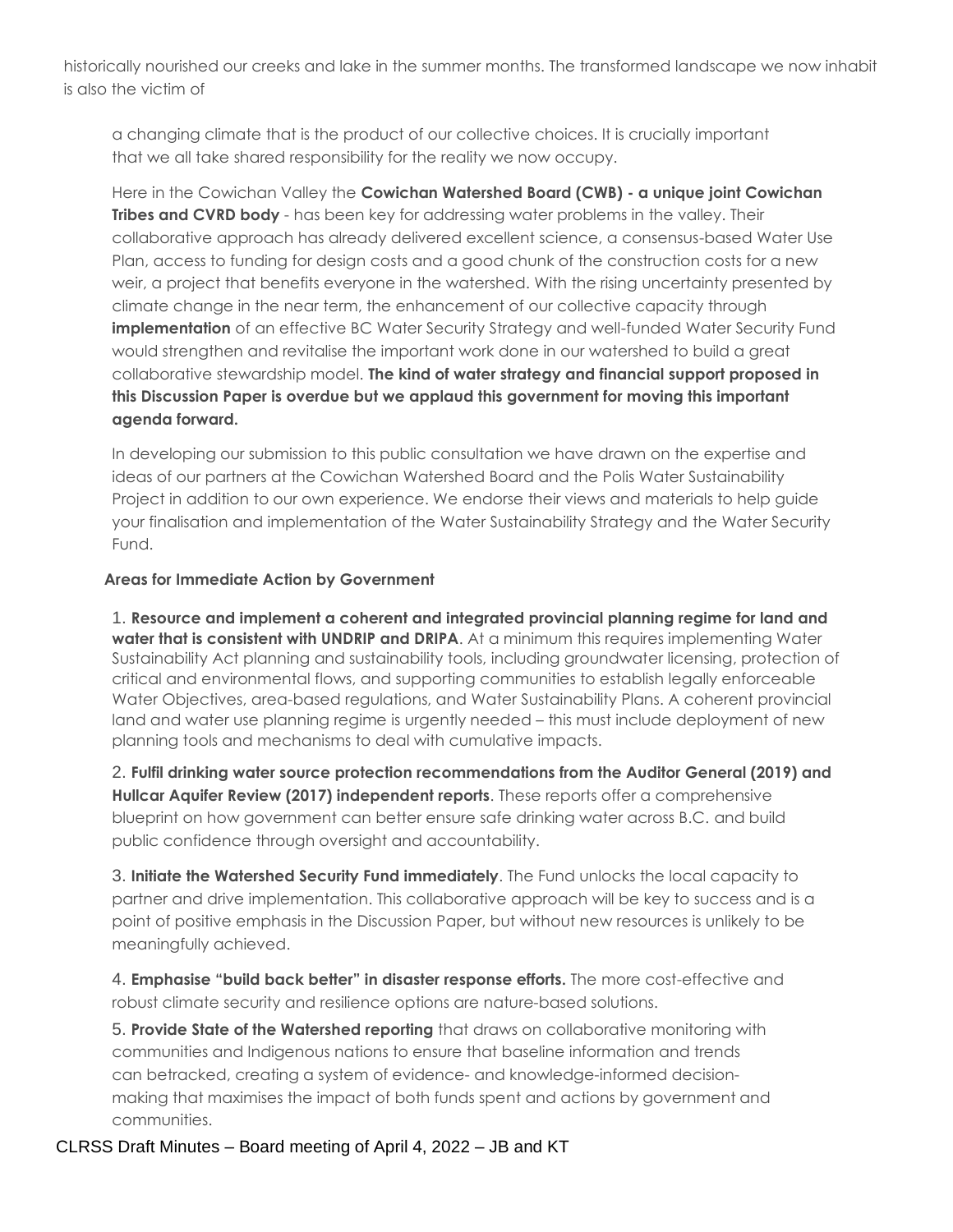#### **Integrate Water Security Needs with other BC Priorities**

1. **Strengthen accountability and coordination**. Successful watershed security will require coordination not only between provincial ministries, but also across all four levels of government— Indigenous, local, provincial, and federal.

#### 2. **Prioritise watershed security in new forestry tools and the wild salmon strategy.**

3. **Connect watershed security with climate**. Climate change and associated community insecurity is a critical driver of change, from households and neighbourhoods all the way through local government, Indigenous, provincial, and federal governments, and even internationally. A robust Watershed Security Strategy must have strong and explicit links to climate efforts and the necessary related provincial roles and responses.

#### **Provide Adequate Funds for Local Initiatives**

The Honourable Minister George Heyman, in the recently released Watershed Security Discussion Paper has said:

#### *To strengthen the security of our watersheds, we all need to work together. Increasing the role of Indigenous peoples, local governments and communities in watershed governance can help us mitigate the risks to our watersheds.*

We heartily endorse this statement and have been actively working in the Cowichan Valley for years to implement such an approach. However, to make this approach a more effective reality, we need resourcing and empowerment from the province of BC. A well designed Water Security fund which invests in community based water governance and management can bring real benefits for all British Columbians and represents a very efficient use of tax dollars. And given our accelerating climate challenges we need it to be a priority for implementation immediately.

We endorse the following key principles identified by the Cowichan Watershed Board for the Water Security Fund.

#### **Recognition and empowerment of Indigenous leadership**

- First Nations need to be fully engaged in all aspects of the creation and management of the fund.
- First Nations teachings, perspectives and indigenous water law need to provide guidance in developing and governing the fund

#### **Funding Security**

- A short term funding program will not achieve the required outcomes
- Building partnerships, creating more sustainable watersheds through restoration and green infrastructure, improving water governance – are all long term initiatives.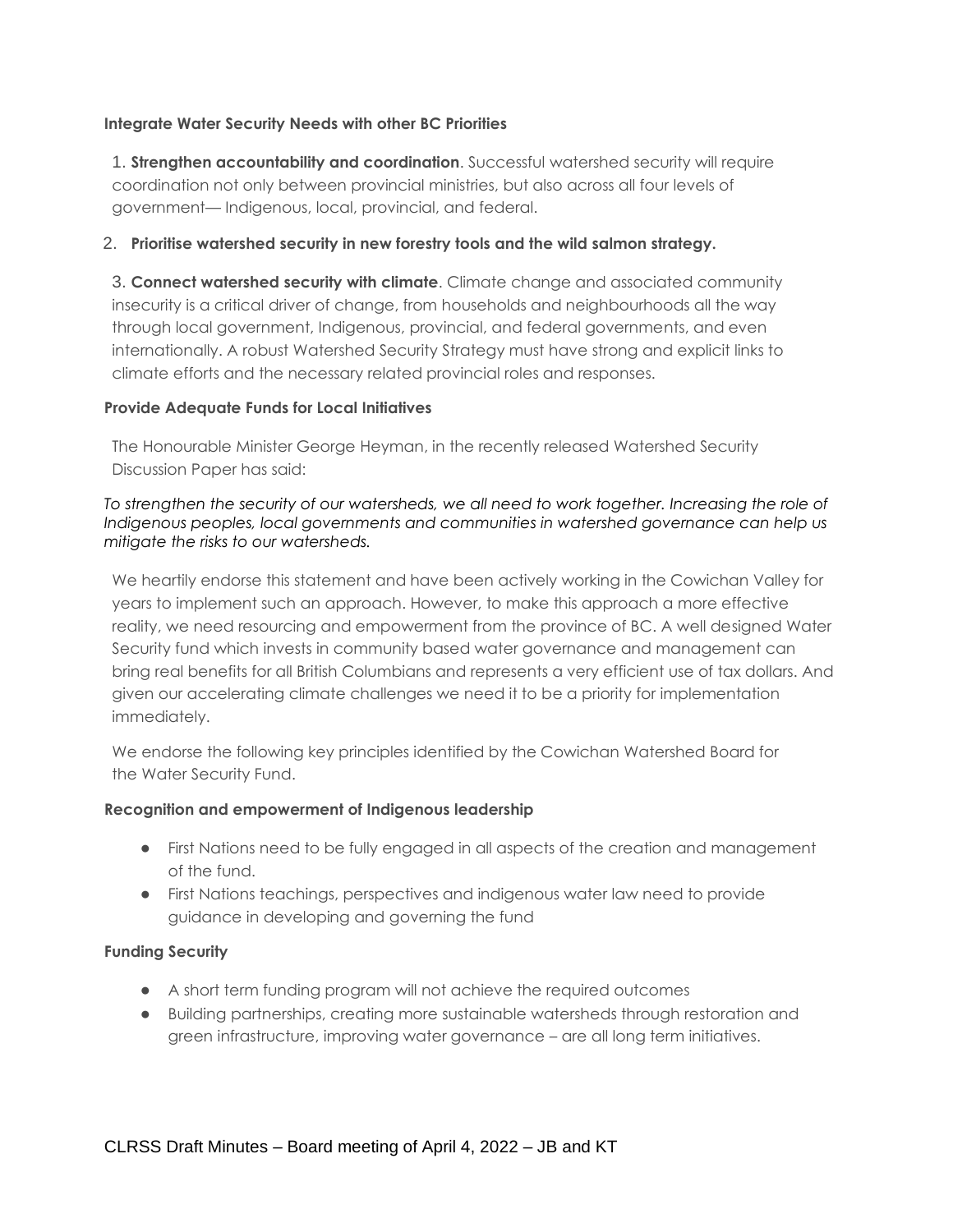- Local watershed governance entities like the Cowichan Watershed Board can leverage resources exponentially – but need secure and ongoing base funding to do so,
- This work is not easy. Ongoing funding is important and so is the amount of resourcing available. Creating a Trust that would invest 50-100M dollars annually in supporting community driven BC Water sustainability would result in increasing our chances of mitigating and adapting to climate change in a way that would provide water security for all British Columbians

#### **Support Innovative partnerships and Watershed scale initiatives**

- Every watershed is different and might require a different model to create meaningful positive change.
- Flexibility should be demonstrated in resourcing different watersheds with different needs
- Partnerships should be key in all watersheds. The work that needs to be done is too difficult and demanding to be approached in isolated silos. Communities need to come together in order to be successful

## **In Conclusion**

The kind of water strategy and financial support proposed in this Discussion Paper is overdue but we applaud this government for moving this important agenda forward and we will continue to monitor the outcome of this consultation and participate in future initiatives. But the key here in BC is to get moving on implementation of a new Water Security Strategy, the status quo is not working.

## Sincerely,

Ken Traynor President